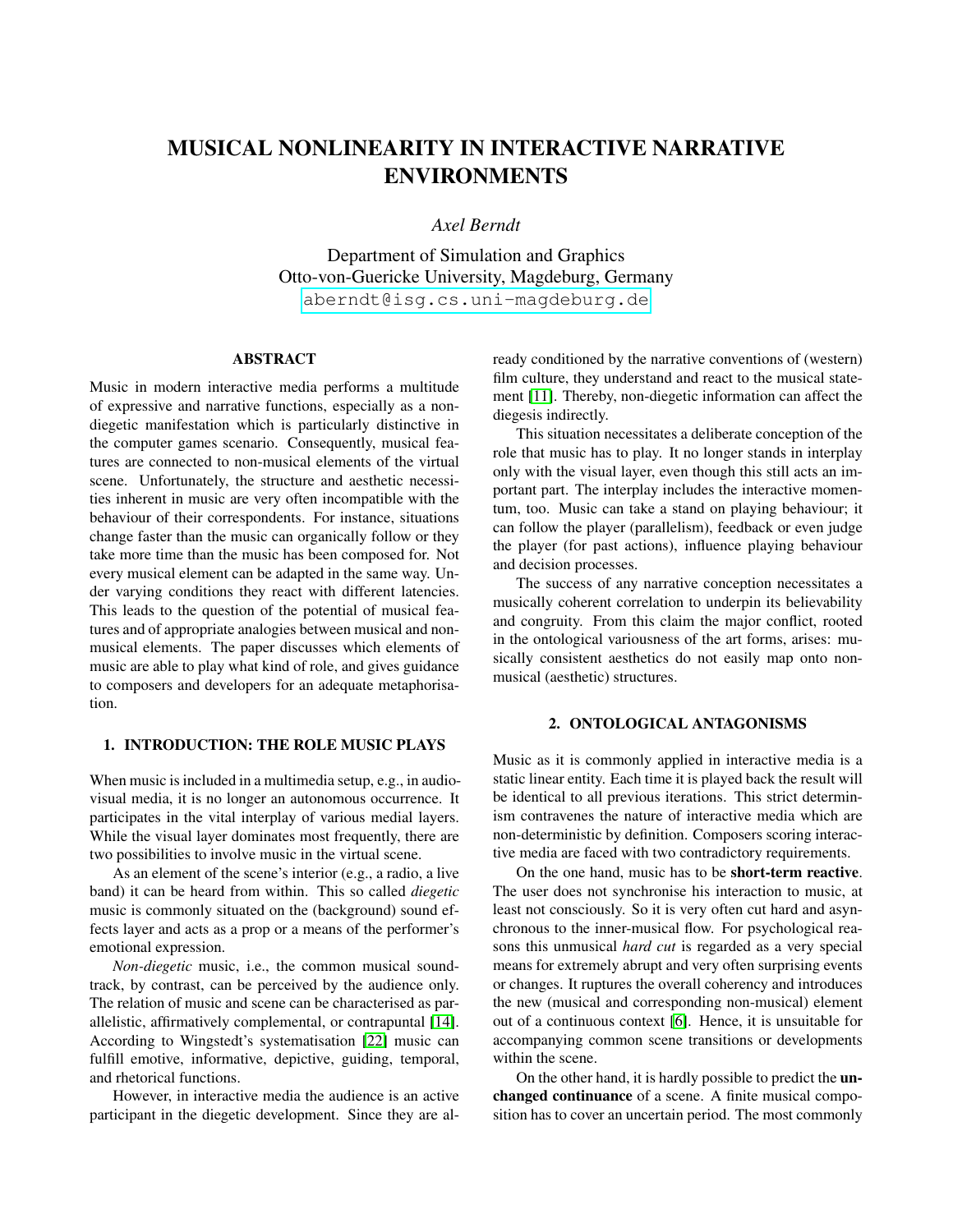used means to handle this is the *infinite loop*. However, exact repetition usually contradicts the actuality of an ongoing scene. Music becomes an alienating element that rubs off the unintended aura of a time warp on the scene.

Music adaption techniques are required to tackle the challenge of an organic correlation. However, each adaption gears into the continuous precomposed flow and may potentially be at odds with it. Just-in-time adaptions risk attenuating inner-musical *congruity*.

## 3. CLUES FOR MUSICAL NONLINEARITY

It is not the aim of this text to elaborate one specific adaption technique, but rather to identify and discuss those musical features and feature spaces that abet such interference and to which extent. The following Sections will evolve consecutively from the arrangement of static musical elements toward a growing potential for non-determinism.

#### 3.1. Sequentialism

The earliest approaches toward nonlinearity can be found in the musical dice games of Kirnberger [\[12\]](#page-3-4) and Mozart [\[18\]](#page-3-5). Music can be understood as a chronology of self-contained non-overlapping segments of various lengths from one up to multiple bars. The segments can be permuted, left out, or replaced by alternatives, which is a powerful means especially for loop variation.

A variant of this idea is implemented by Land & Mc-Connell in their famous music engine *iMuse* [\[13\]](#page-3-6): Within a musical piece there are jump marks which can be activated during playback to make a seamless turn to a different position within the same or another piece.

As far as the composer takes care of the metric, melodic, and harmonic connectivity of all possible continuations, the resulting musical output appears to be very consistent. However, short change latencies necessitate a fine granularity, i.e., short segments. Hence, the composer cannot go too far musically within a segment to get back to the connectional context at its end. Moreover, the compositional effort, especially when including alternative segments, is quite high. Thus, pure sequentialism features a limited diversity and flexibility.

### <span id="page-1-0"></span>3.2. Parallelism

Not only the sequential/horizontal order of a musical arrangement offers starting points for adaption but also its vertical order, i.e., the interplay of multiple simultaneous parts. Different orchestrations can achieve timbral changes and help to elaborate various compositional details [\[19\]](#page-3-7). In addition, in multiple counterpoint the vertical order of parts can be permuted. This technique is not restricted to a particular style. It can be found in Bach's *The Art of Fugue* (BWV 1080) as well as in dodecaphonic music [\[1\]](#page-3-8).

Beyond this, each combination of different parts does not only have to perform the same contrapuntal arrangement, but rather introduces its own exclusive material. This idea of varying part combinations is rooted in the baroque *building set manner*, as demonstrated by Berndt [\[2\]](#page-3-9).

The parallelistic timbre and content variation is a mighty tool for loop variance. Fading techniques can be for each part separately and can achieve short-term changes. These *part-exclusive fadings* are predestined for smooth gradual polyphonic complex changes over long as well as short transitional periods, hence, very reactive. In combination with sequentialism a wide range of arrangement possibilities opens up, as shown by Berndt et al. [\[4\]](#page-3-10).

From the composer's point of view the parallelistic variance is restricted to the degree that neighbouring part combinations (those that can be combined or faded into each other in the interactive context) have to harmonise tonally and metrically with each other. This is in order to facilitate musically convincing cross-fades without unintended disharmony and rhythmic stumbling.

#### 3.3. Performative Expression

Performative interpretations can bring out extremely different characters of expression. They can differ in timing, dynamics, articulation, time signature based accentuation, playing technique, tuning, acoustical and technical effects.

Friberg [\[9\]](#page-3-11) describes how his performance rule system KTH can be applied to synthesise such adaptive performances. But even different performances of one and the same piece of music cannot simply be cut, since abrupt asynchronous tempo and dynamics changes would be in no way better than the *hard cut* (as discussed in Section [2\)](#page-0-0).

To step into the breach, Berndt & Theisel [\[5\]](#page-3-12) introduce a style-independent method to create organic musically convincing transitions of performative characteristics. It furthermore provides musically better transitions for parallelism-based features: pure fading, as it has been described in Section [3.2,](#page-1-0) especially from or to zero loudness, is often associated as a mere technical effect with minor musicality. Even a *decrescendo al niente* usually has a clear ending at a minimum loudness level which is specific to every instrument and to the player's aptitude.

Thus, performance synthesis techniques do not only enrich the musical expressiveness but also the quality of mere sequential and parallel adaptions. With regard to loop variance, it has to be stated that the musical material, although performed more or less differently, remains unchanged. To tap the full potential of variance, the performative aspects should be combined with sequential and parallelistic feature adaptions (e.g., building set principles).

Performance style transitions can be done quite quickly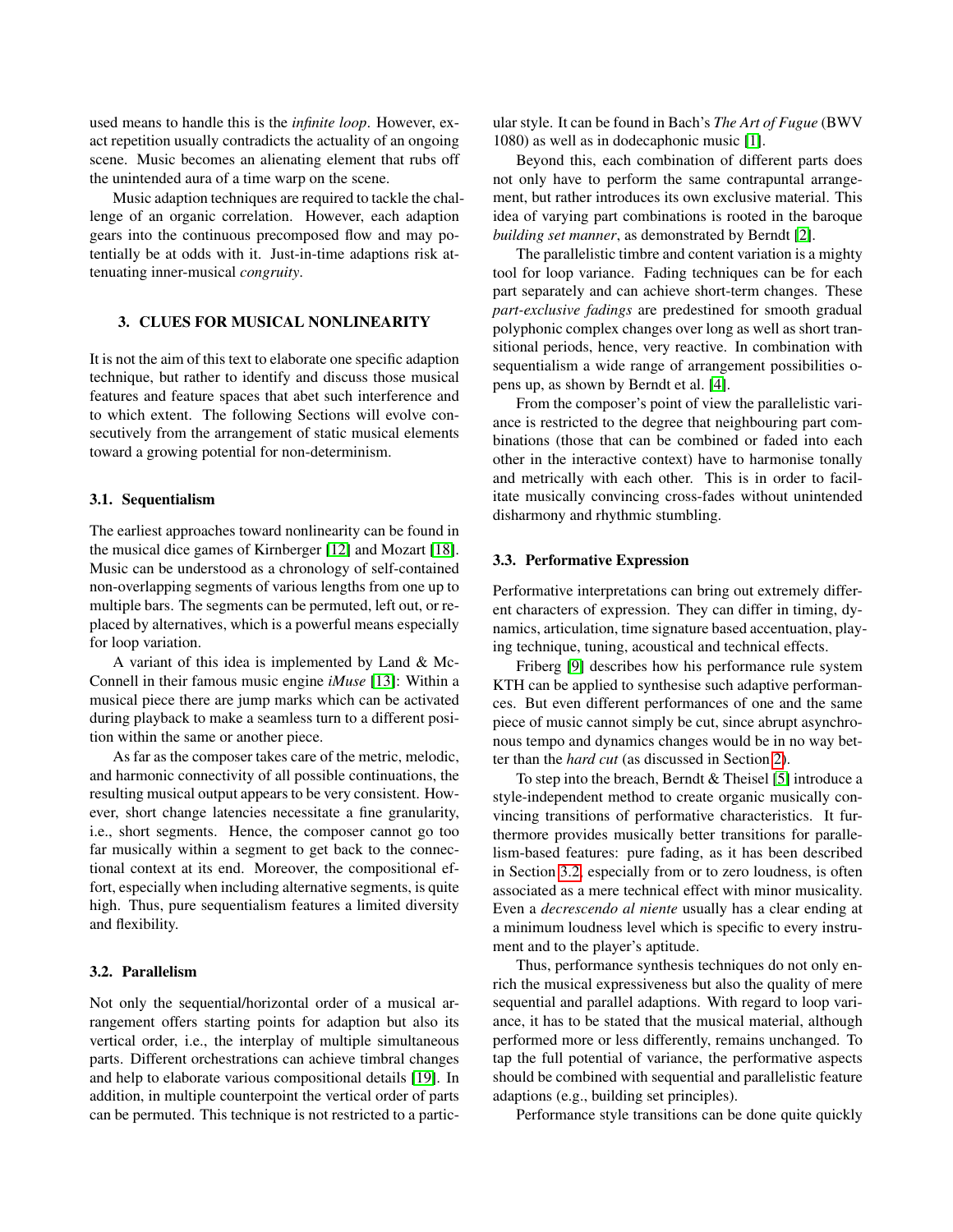within a few seconds and even in sub-second intervals if the styles do not differ too much in tempo and dynamics.

#### 3.4. Compositional Transitions

The preceding Sections discussed multiple ways to adapt the arrangement and performance of a given composition. Only the sequential arrangement allowed a change-over to a different piece whereas the composer had to take care regarding the connectivity of successive segments.

It is possible to adapt the running music automatically to induce a better connectivity. Several approaches have been developed, like melody interpolation [\[16\]](#page-3-13), fragment mixture and markov-morphing [\[23\]](#page-3-14), or the weighted recombination within a genetic composition approach [\[10\]](#page-3-15).

However, gearing into the compositional substance does run the risk conflicting with the aesthetic principles of the underlying style and may cause unwanted alienation. Therefore, a *structure protective adaption policy* has been introduced in [\[3\]](#page-3-16). Basically, transitions should not interfere with the musical flow but adapt the running material as unobtrusive as necessary. Meta-structural features have to be kept while the overall consistency is more tolerant to variations in accompanying parts (e.g., melody accompaniment).

Hence, stylistic and tonal likeness, and melodic proximity facilitate musically consistent adaptions. The more the pieces differ from each other, the bigger the compositional effort is to connect them (see Dickinson's explanations on style modulation techniques [\[8\]](#page-3-17)). Thus, the greater freedom that accrues from automatically generated transitions is only of a local nature (within the compositions). The overall conception remains restricted to a certain extent. Likewise the reactivity; smooth style modulations usually require a phrase or semi-phrase, i.e., musically medium-term.

#### 3.5. (Re-)Harmonisation

Reharmonisation is a very powerful technique to apply subtle changes in musical loops and to change musical mood (consider the famous example of a major-scale melody that is "minorised"). By more or less unobtrusive adaptions of melodic part leadings it is possible to vary chord gender, harmonic complexity [\[15\]](#page-3-18) and even the chord itself [\[24\]](#page-3-19), while melodic features stay recognisable.

Nonetheless, harmonic distance (no tonal overlapping of chords) can be in danger of causing melody alienation. The same danger also exists on the level of chord progression, as Yoon & Lee [\[24\]](#page-3-19) state. A violation of the chord progression tempo, metre, and tonality can cause harmonic imbalance and stumbling. The whole counterpoint is harmed if harmonic and melodic progression exclude each other.

Thus, reharmonisation has to be done very carefully with respect to aesthetic stylistic principles. Close chord relations with strong tonal likeness weave better into their particular context. Reharmonisation is potentially more applicable within harmonically less restrictive styles. Since a possibly existent melodic-thematic material stays present, reharmonisation is most suited to accompany inner-scene changes which do not lead to something essentially different. These changes require short-term reactions which the reharmonisation can cope with, when considering an average harmonic tempo of a semi-bar.

#### 3.6. Generative Scoring

Musical data can be created just in time. This opens up the opportunity to steer the parameterisation of the generation process by interaction. Music can be partly precomposed and partly created [\[17\]](#page-3-20) or it is completely generated [\[7,](#page-3-21) [21\]](#page-3-22). Both are able to react quasi immediately to interaction. Since a hard switch can lead to incoherencies, especially if all music is generated, transitional style modulation techniques are needed.

In case of partly created music, the musical flexibility is restricted to the potentials of the precomposed material. A maximum of flexibility can be achieved by direct interaction with musical events. These can be incorporated into the musical flow as aleatoric-like elements and do not just have to reflect the occurrence of an interaction but also its quality (fast/slow, strong/weak). This is very close to the design of interactive virtual instruments such as specified in [\[20\]](#page-3-23).

However, triggering events directly exposes the musical feedback to the danger of degenerating to a mere sound effect. To avoid this, it is necessary to establish a preexistent aesthetically convincing total structure. The triggered events have to be generated in a way that they integrate into the musical runtime context of this structure.

Insofar as no (or no relevant) interaction occurs, music runs in a quasi loop. Since music is generated, it is no longer necessary to repeat it but to create ever new material, thus, solves the problem of loop variance.

#### 4. CONCLUSION

When music becomes adaptive it grows in its role as an active and dynamic participant in the interactive multimedia interplay. It is no longer just a redundant background feature or a clumsy kind of feedback but an elegant constructive enrichment. This text has elaborated the broad variety of possible routes towards musical non-linearity to enable music to be such a valuable dynamic medium.

Up to now there is only a handful of adaption approaches that focus on just a few musical features. This elaboration may inspire future developments to tap a bigger potential.

Acknowledgements: I would like to express best thanks to Eamon Kiernan and Christian Rössl for their contribution to the formation of this text.